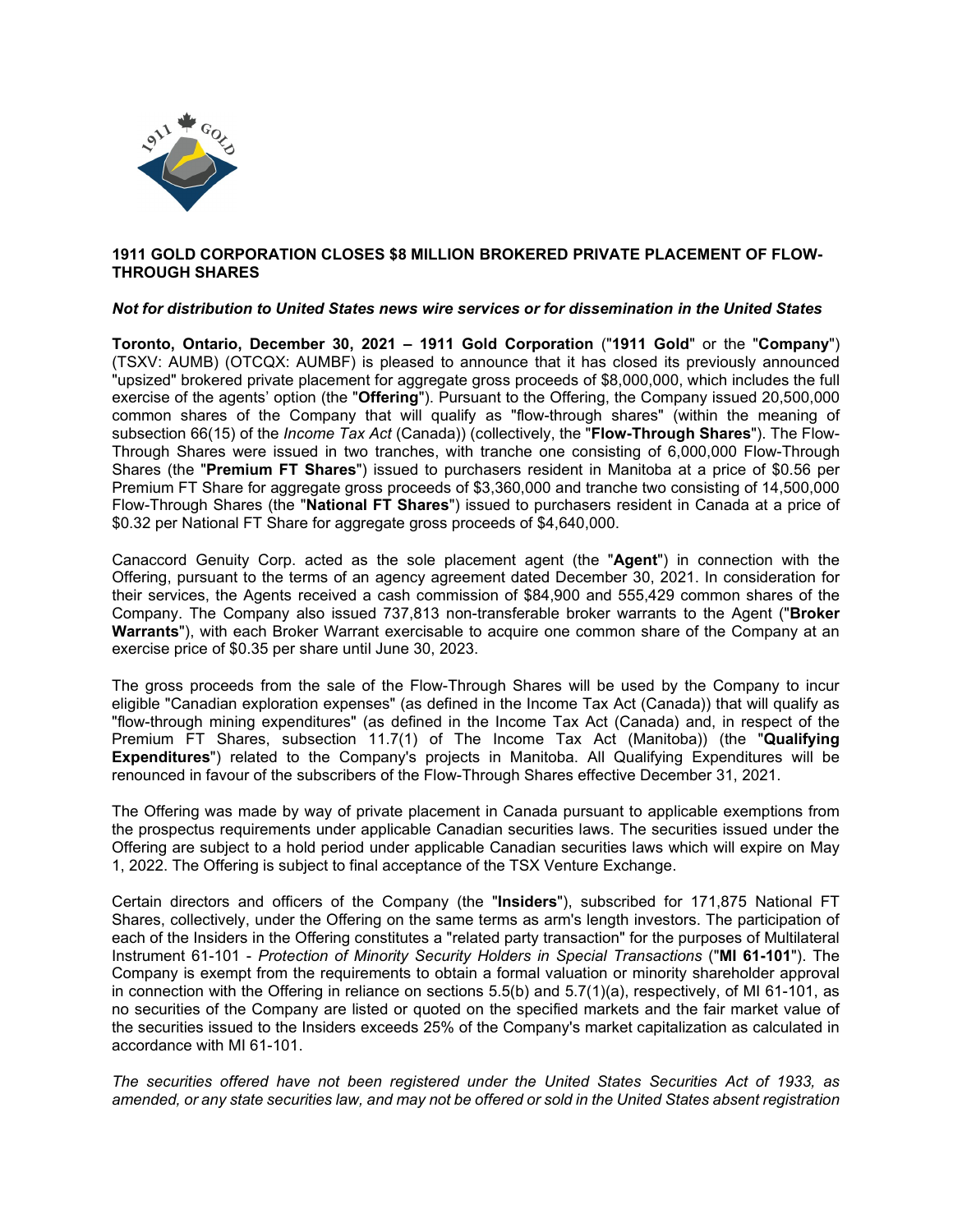or an exemption from such registration requirements. This news release shall not constitute an offer to sell *or the solicitation of an offer to buy nor shall there be any sale of the securities in any State in which such offer, solicitation or sale would be unlawful.*

# **About 1911 Gold Corporation**

1911 Gold is a junior explorer that holds a highly prospective, consolidated land package totalling more than 58,000 hectares within and adjacent to the Archean Rice Lake greenstone belt in Manitoba, and also owns the True North mine and mill complex at Bissett, Manitoba, where it is reprocessing historic tailings on a seasonal basis. 1911 Gold believes its land package is a prime exploration opportunity, with potential to develop a mining district centred on the True North complex. The Company also owns the Apex project near Snow Lake, Manitoba and the Tully and Denton-Keefer projects near Timmins, Ontario, and intends to focus on both organic growth opportunities and accretive acquisition opportunities in North America.

1911 Gold's True North complex and exploration land package are located within the traditional territory of the Hollow Water First Nation, signatory to Treaty No. 5 (1875-76). 1911 Gold looks forward to maintaining open, co-operative and respectful communication with the Hollow Water First Nation, and all local stakeholders, in order to build mutually beneficial working relationships.

ON BEHALF OF THE BOARD OF DIRECTORS

Ron Clayton President and CEO

### **For further information, please contact:**

Shaun Heinrichs Chief Financial Officer (604) 674-1293

[sheinrichs@1911gold.com](mailto:sheinrichs@1911gold.com) [www.1911gold.com](http://www.1911gold.com/)

# **CAUTIONARY STATEMENT REGARDING FORWARD-LOOKING INFORMATION**

This news release may contain forward-looking statements. Often, but not always, forward-looking statements can be identified by the use of words such as "plans", "expects" or "does not expect", "is expected", "budget", "scheduled", "estimates", "forecasts", "intends", "anticipates" or "does not anticipate", or "believes", or describes a "goal", or variation of such words and phrases or state that certain actions, events or results "may", "could", "would", "might" or "will" be taken, occur or be achieved.

All forward-looking statements reflect the Company's beliefs and assumptions based on information available at the time the statements were made. Actual results or events may differ from those predicted in these forward-looking statements. All of the Company's forward-looking statements are qualified by the assumptions that are stated or inherent in such forward-looking statements, including the assumptions listed below. Although the Company believes that these assumptions are reasonable, this list is not exhaustive of factors that may affect any of the forward-looking statements.

Forward-looking statements involve known and unknown risks, future events, conditions, uncertainties and other factors which may cause the actual results, performance or achievements to be materially different from any future results, prediction, projection, forecast, performance or achievements expressed or implied by the forward-looking statements. All statements that address expectations or projections about the future, including, but not limited to, statements with respect to the terms of the Offering, the use of proceeds of the Offering, the tax treatment of the Flow-Through Shares, the timing